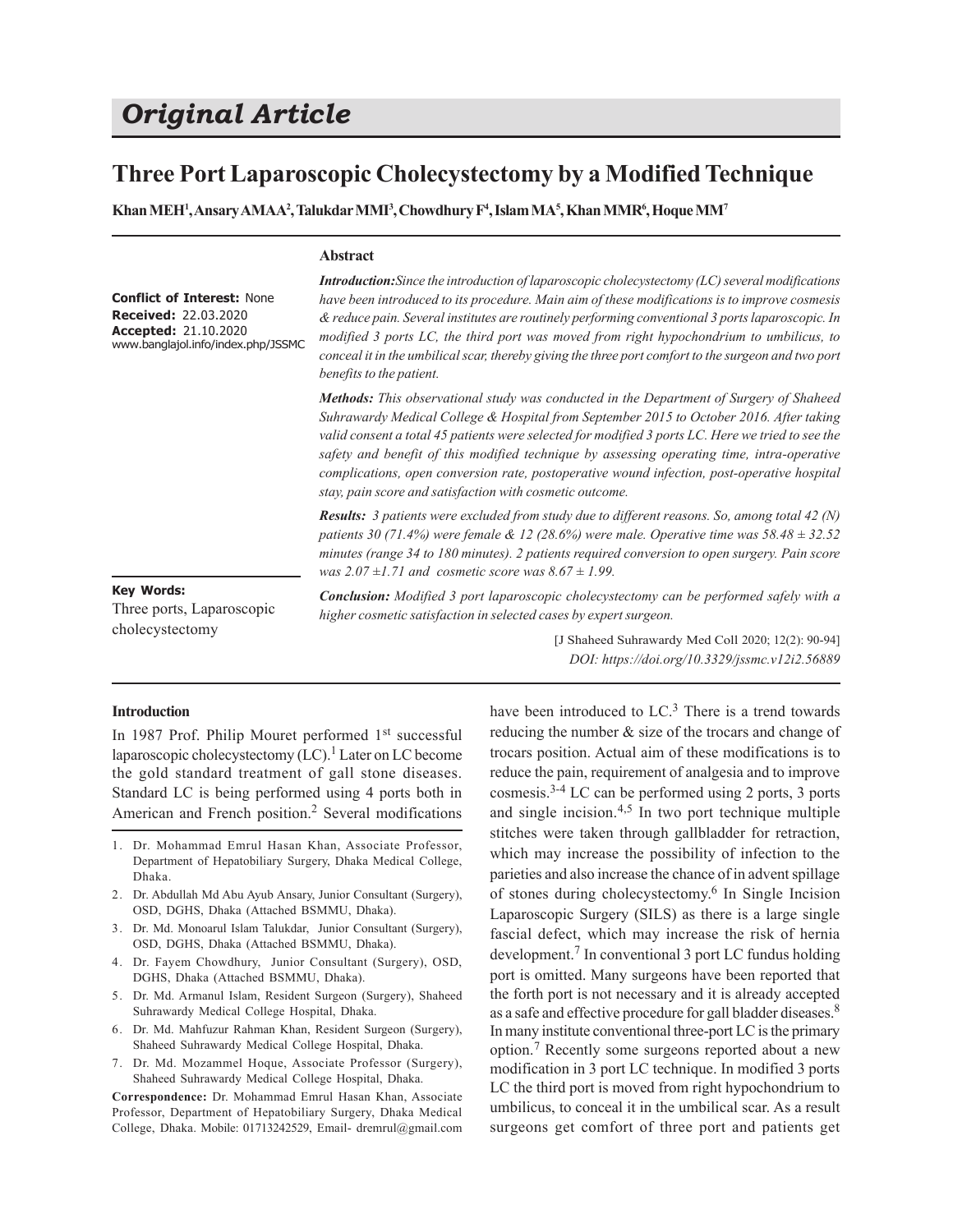benefits of 2 port thechnique. $9-10$  Several studies were done on this modified 3 port technique, but mostly the results were inconclusive. So, this study was conducted to assess the safety and feasibility of 3 ports LC in a modified technique.

# **Materials & Methods**

This observational study was conducted in the Department of Surgery of Shaheed Suhrawardy Medical College & Hospital from September 2015 to October 2016. All the patients who had symptomatic gall stone diseases and selected for elective cholecystectomy, were included in this study. Preoperatively patients were evaluated by complete history, physical examination, routine laboratory tests, LFT, USG of HBS, ECG, CXR. Patients with severe acute cholecystits, empyema gall bladder, Mirizzi's syndrome, acute pancreatitis, previous upper abdominal surgery and the patients who were not fit for laparoscopic surgery on anesthetic grounds were excluded from the study. Using purposive sampling method 45 patients were selected and valid consent was taken. The main outcome variables were operating time, intra-operative complications, conversion to open surgery, postoperative wound infection, length of hospital stay; pain score and satisfaction with cosmetic outcome were recorded. Post operative pain was assessed by using a numeric visual analog scale from 1 to 10 (mild to severe pain) on 1st post operative day (POD). Cosmetic outcome was also assessed by using visual analog scale from 1 to 5 (worst to best) on 7<sup>th</sup> POD follow up.

### **Modified operative technique**

Under general anesthesia operations were performed in the standard position for LC. On the left lip of umbilicus at 4 O'clock position a 10mm optical port was made in blind method and pneumoperitonium was created. Another 10mm port was made in epigastric region, same as conventional 4 ports LC. Then by using grasping forceps feasibility of the modified technique was assessed. If it was seems to be feasible camera was shifted to epigastric port and a 5 mm working port was made under vision, on right lip of umbilicus at 8 O'clock position. Then camera was again shifted at 10 mm umbilical port. 5 mm umbilical port was used as left working port. Gall bladder was held on infundibulum and pushed towards the right shoulder to retract and explore the Calot's triangle. After performing standard cholecystectomy gall bladder was removed through epigastric port. When required drain was placed and finally wounds were closed.

# **Statistical analyses**

The data was presented in the form of tables and figures, as necessary. Statistical analyses of the results were done by using computer based statistical software SPSS version 20. Means, standard deviations, percentage frequencies were determined as indicated. The Student's t test was used to analyze and compare the data with the reference value. A value of  $P < 0.05$  was considered statistically significant.

# **Results**

Among total 45 patients 1 patient was lost follow up and in 2 patient's gall bladder was hard, thickened & grossly fibrosed and after initial per-operative assessment, modified 3 port technique was not performed. These three patients were excluded from the study. Among this total 42 (N) patients 30 (71.4%) was female & 12 (28.6%) was





**Fig.-1:** *External view of ports position* **Fig.-2:** *External view of Hand instruments*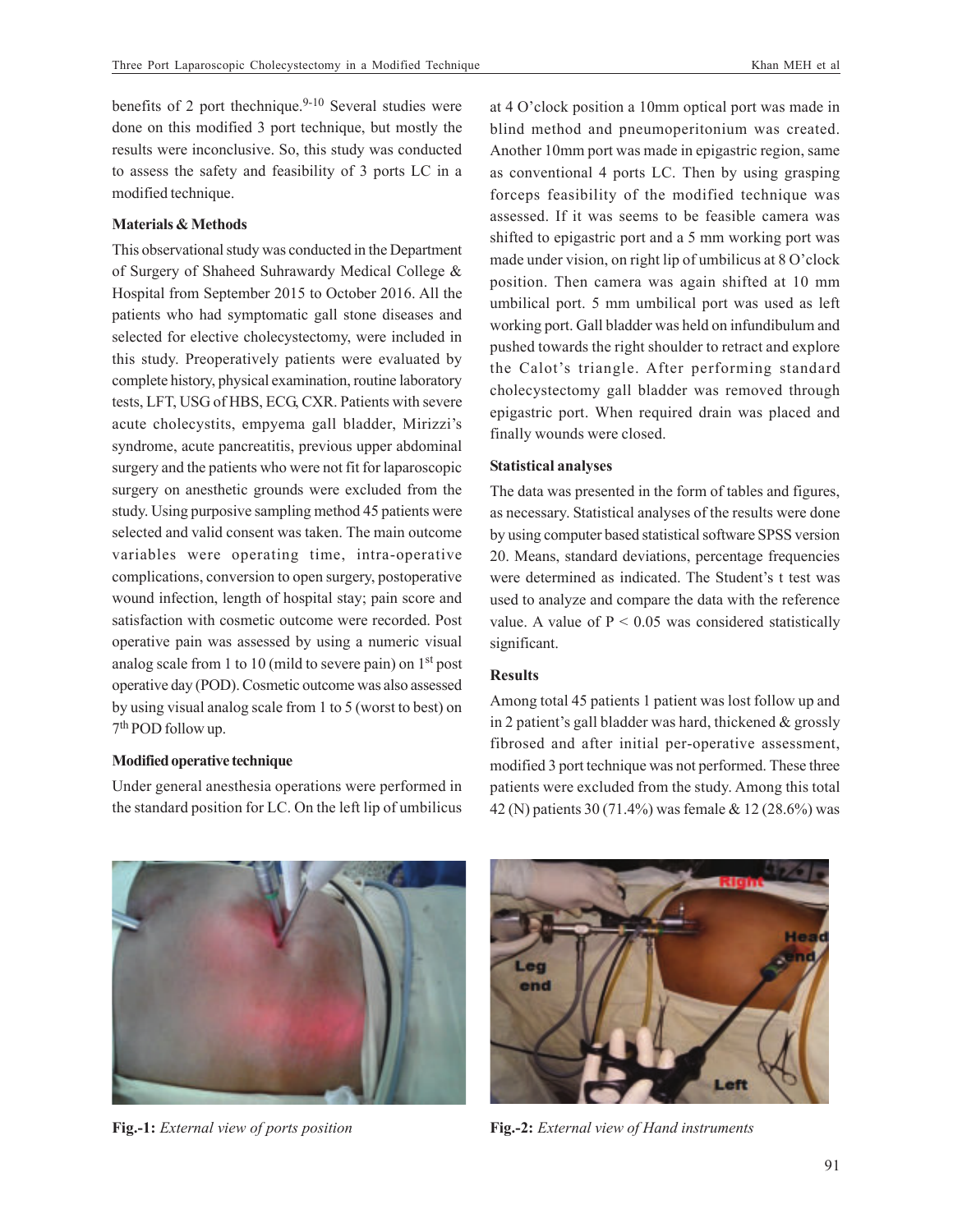male. Mean age was 31.98 ±8.16 years and the age range was 18 to 50 years. Indications for operation was shown in Table – I. Mean operation time was  $58.48 \pm 32.52$ minutes, which was similar to conventional 4 port operation time. During operation in 1 case due to excessive bleeding, conversion to open was required

and another patient was converted to open surgery due to severe adhesion at Calot's triangle. Others per – operative hazards & post operative wound infection rate were shown in Table – III. Mean pain score on  $1<sup>st</sup>$  POD was  $2.07 \pm 1.71$ and mean cosmetic score on  $7<sup>th</sup>$  POD was  $8.67 \pm 1.99$ . Post operative hospital stay was  $1.35 \pm 1.41$  day.

# **Table – I**

| Demographic characteristics & diagnosis $(N=42)$ |                             |                         |            |  |  |
|--------------------------------------------------|-----------------------------|-------------------------|------------|--|--|
| Variables                                        |                             | Frequency( $N=42$ )     | Percent(%) |  |  |
| Gender                                           | Male                        | 12                      | 28.6%      |  |  |
|                                                  | Female                      | 30                      | 71.4%      |  |  |
| Age                                              | Mean $\pm SD$ (Range) years | $31.98 \pm 8.16(18-50)$ |            |  |  |
| Pre-operative diagnosis                          | Symptomatic gall stone      | 32                      | 76.2%      |  |  |
|                                                  | Chronic cholecystitis       | 8                       | 19%        |  |  |
|                                                  | Gall bladder polyp          |                         | 4.8%       |  |  |

# **Table – II**

| Outcome variables $(N=42)$                         |                     |                   |                   |  |  |  |
|----------------------------------------------------|---------------------|-------------------|-------------------|--|--|--|
| Variables                                          | Reference value     | Study result      | P value           |  |  |  |
| Operation timeMean $\pm SD$ (minutes)              | $57.76 \pm 30.80^2$ | $58.48 \pm 32.52$ | .770 <sup>a</sup> |  |  |  |
| Pain score $(1-10)$ Mean $\pm$ SD                  | $2.91 \pm 1.20^{3}$ | $2.07 \pm 1.71$   | .003 <sup>a</sup> |  |  |  |
| Cosmetic satisfaction score $(1-10)$ Mean $\pm$ SD | $7.8 \pm 1.70^3$    | $8.67 \pm 1.99$   | .007 <sup>a</sup> |  |  |  |
| Post operative hospital stay (Days)                | $1.44 \pm 0.17^{3}$ | $1.35 \pm 1.41$   | .70 <sup>a</sup>  |  |  |  |

 $\alpha$  One Sample t-test from reference value

# **Table – III**

| Other variables $(N=42)$       |                            |                    |                 |  |  |  |
|--------------------------------|----------------------------|--------------------|-----------------|--|--|--|
| Variables                      |                            | Frequency $(N=42)$ | Percent $(\% )$ |  |  |  |
| Per – operative hazards        | Perforation of gallbladder | $\mathfrak{D}$     | $4.8\%$         |  |  |  |
|                                | Injury to liver            |                    | $2.4\%$         |  |  |  |
|                                | <b>Excessive Bleeding</b>  |                    | $2.4\%$         |  |  |  |
| Conversion to open             | Yes                        | 2                  | $4.8\%$         |  |  |  |
|                                | N <sub>0</sub>             | 40                 | 95.2%           |  |  |  |
| Post operative wound infection | Yes                        | 2                  | $4.8\%$         |  |  |  |
|                                | N <sub>o</sub>             | 40                 | 95.2%           |  |  |  |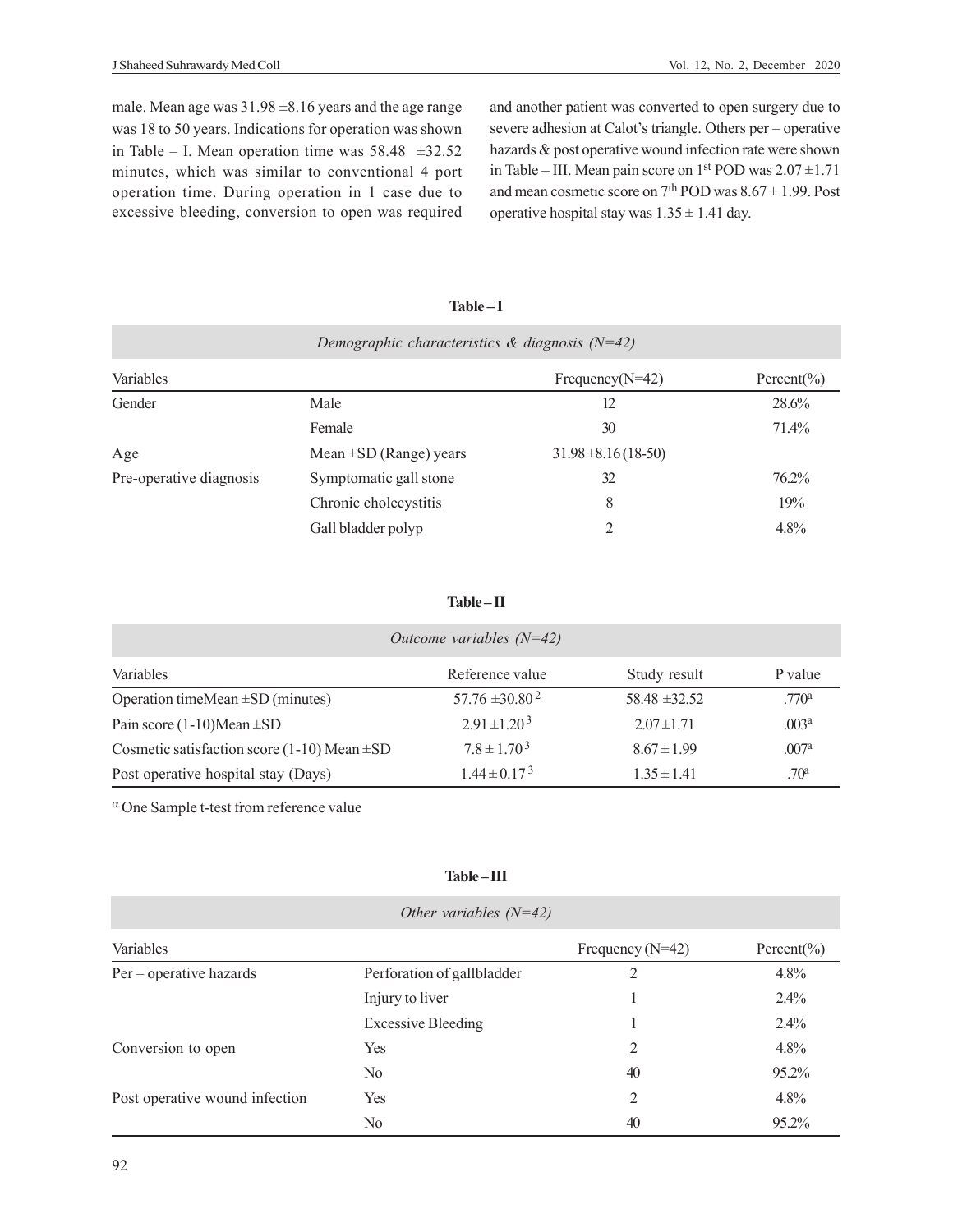



#### **Discussion**

4 ports LC is gold standard treatment for symptomatic gall bladder diseases. With increasing experience many surgeons are now can perform LC without using the 4<sup>th</sup> port. Some expert surgeons are doing LC in modified 3 port technique. In this technique 3<sup>rd</sup> port was shifted from right hypochondrium to umbilical scar to improve cosmesis & reduce number of pain sites. But many surgeons have expressed concerns about the safety of modified 3 port LC that it is difficult to achieve critical view of safety in this technique, which may increase the chance of inadvertent injuries. However Chalko et al published their experience of modified 3 port LC in 50 selected cases by an experienced surgeon. They found good result & patient satisfaction in their study.

In our study all cases were also selected by adequate preoperative checkup, even after that in 2 cases modified 3 port technique was abandoned after initial per-operative assessment. In that 2 cases gall bladder was fibrosed and thick walled. Achievement of critical view of safety was difficult in this technique specially in long hanging gall bladder. But as all the operation was done by experienced surgeon these difficulties were overcame.

Due to the new port position, normal agronomy of laparoscopy was distorted. So, we also felt some instrumental collision in this modified 3 ports technique. Which was partially overcame by appropriate port positioning at 4 O'clock & 8 O'clock position.

But for this port placement, patient felt pain only in two site where as in conventional 4 port LC patient feels pain in 4 site. That's why pain score of modified 3 ports LC was less and which was significantly lower than the reference value of pain score of conventional 4 ports LC ( $2.07 \pm 1.71$ )





Vs  $2.91 \pm 1.20$ , p = .003). In modified 3 ports technique 2 scars were concealed in umbilical scar, finally patient only had one 10mm visible scar on epigastric region. In conventional 4 ports LC 3 scars were found in upper abdomen. Regarding cosmetic outcome modified 3 ports LC was highly satisfactory to the patients ( $p = .007$ ). Zhu J et al. was also had similar cosmetic outcome in their study<sup>7</sup>.

SILS and Natural Orifice Transluminal Endoscopic Surgery (NOTEs) also had superior cosmetic outcome<sup>7</sup> . But they requires special instruments, port<sup>6</sup>. Whereas modified 3 port LC can be done by conventional LC instruments. Moreover in SILS as there is a large single fascial defect, which increases the risk of hernia development<sup>7</sup>. NOTES require a multidisciplinary team, a long and difficult surgical procedure and there are ethical problems related to the trans-vaginal route<sup>7</sup>.

In our study the rate of conversion to open surgery, operation time, post-operative hospital stay and postoperative complication was similar to that of conventional 4 ports LC. But we should remember that in our study only highly selected patient were under went this modified 3 port technique. So comparing these means with the results of conventional 4 port LC was actually not well matched. To bring conclusion regarding these issues we need a randomized control trial between these two methods. According to the experience of this study we can say that modified 3 port LC is technically possible and safe for highly selected cases when operation is done by an experienced surgeon. And it is associated with better pain & cosmetic outcome. But it is not suitable in early period of learning curve.